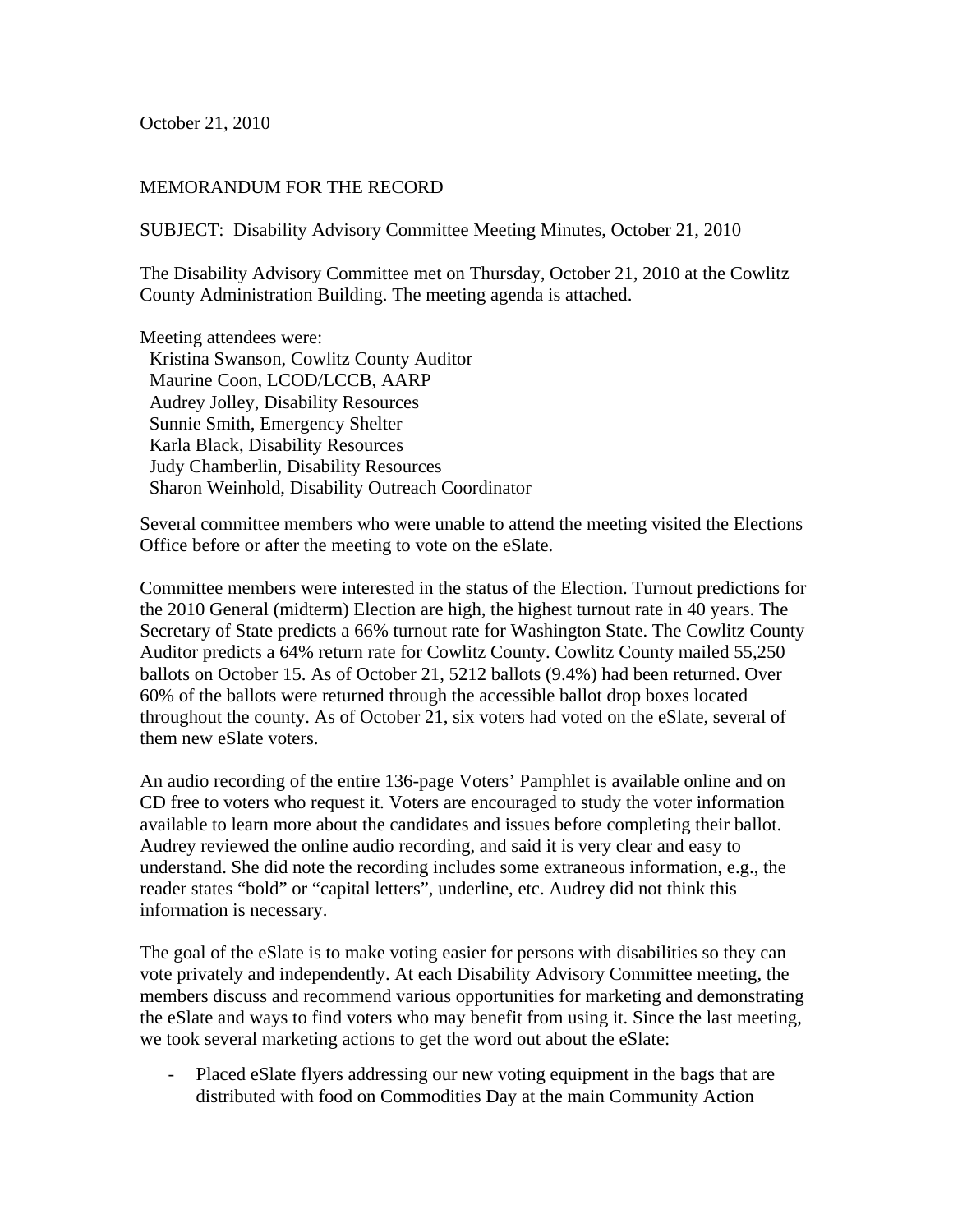Program (CAP) office. Commodities Day is held on the  $3<sup>rd</sup>$  Tuesday of every month. Flyers also were posted at the distribution site.

- In our voting presentations to the elementary schools, we discussed disability voting with the students as part of an overall look at the expansion of the number of eligible voters over time.
- Participated in the Lower Columbia College first week of school student activities, held a voter registration drive, and demonstrated the eSlate. We received many new voter registrations and students stopped to view and test the eSlate. The college also put Election information on their website to remind students to register to vote and vote.
- Continued to send our weekly election mailers to activity directors at retirement and senior living homes and agency points of contact during elections, to discuss the Election and invite voters to test and use the eSlate.
- Aired our Public Service Announcement (PSA) that encourages voters to use the eSlate on KLTV beginning 20 days before the election on channels 9 (local), 28 (education), and 29 (government). The PSA is aired several times during prime time each day and at other times. The PSA also is prominently displayed on the elections website at www.co.cowlitz.wa.us/elections.
- Placed a message on the Cowlitz County Expo Message Board. The message reads: "*Time to Vote! Ballots Mailed October 15. For More Information Call 360-577-3005*." The message runs twenty-four hours a day about once every minute, and will run through Election Day.
- Updated the Elections website to make Accessible Voting Information more prominent. There is a Voter Accessibility Pamphlet, information on the Accessible Ballot Boxes and locations, Disability Advisory Committee Meeting Minutes, and a link to the Accessibility PSA Video. Voters are offered the audio version of the Voters' Pamphlet. There also is a special write-up on the website main page on the availability of the accessible voting machines.

Disability Rights Washington is conducting staff visits of Elections Offices throughout Washington State during the 20 days prior to Election Day. Areas of interest during the visits include: Notice of Election, Accessible Parking, Signage, Route of Travel, Doors, Voter Information Postings, and Outreach. During the Primary, 21 counties received a visit; the remaining counties (including Cowlitz County) will be visited during the General Election. Committee members discussed the results of the visits and actions Cowlitz County could take immediately or later to improve accessibility to voters with disabilities.

The Secretary of State's HAVA Grant Advisory Board recommended another Accessible Grant cycle for April 1, 2011. The grant cycle will give counties an opportunity to correct barriers identified during the Disability Rights Washington visits and improve access for voters with disabilities. More information on the grant cycle will be provided to the